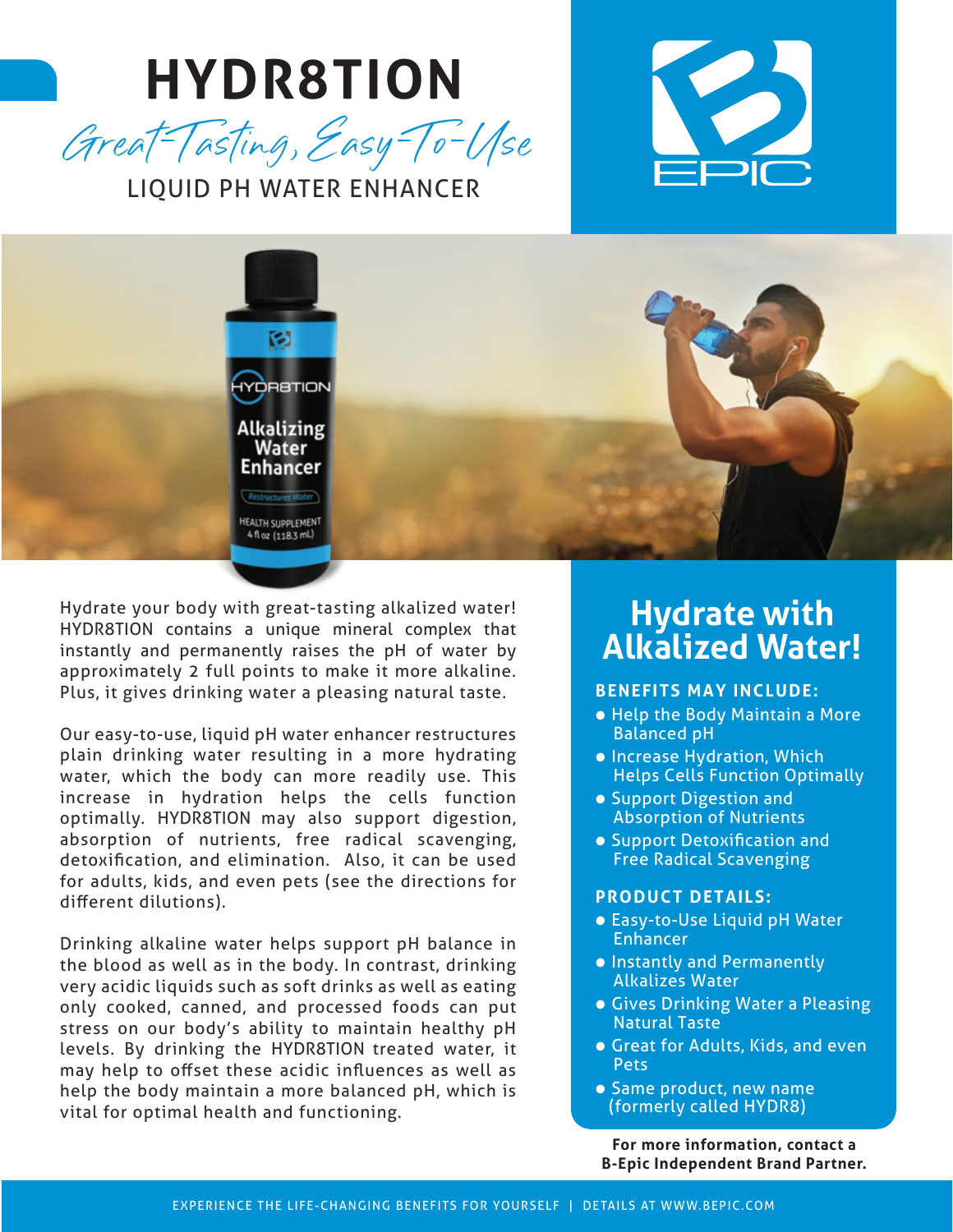## **HYDR8TION** Liquid pH Water Enhancer

### **PRODUCT DETAILS**

**SUGGESTED USE:** Always shake concentrate before adding to water. Use only filtered, non-chlorinated water.

**Adults:** Shake then add 1/4 tsp of concentrate to 16 oz of water. Shake to mix. Start drinking 8 oz of treated water per day for first 3 days. Gradually increase within 2 weeks to drinking a half-gallon or more per day.

**Children:** Shake then add 1/4 tsp to 32 oz of water. Shake to mix. Start drinking 8 oz of treated water per day for the first 3 days. Gradually increase within 2 weeks to drinking half the body weight in ounces daily.

**More Concentrated Dilutions for Adults and Children:**  May be implemented starting on week 3 of regular

use. ADULTS: Shake then add 1/2 tsp to 16 oz of water. CHILDREN: Shake then add 1/2 tsp to 32 oz of water.

**Pets:** SMALL: Shake then add 1/4 tsp to 32 oz of water. MEDIUM-LARGE: Shake then add 1/4 tsp to 16 oz of water. All the water pets drink throughout the day should be treated.

**Plants:** Good for all plants. Add 1/2 tsp per gallon of water. It is okay to use tap water when watering plants.

**CAUTION:** Do not consume without diluting first. Once diluted, store in glass or BPA-free plastic. Do not store undiluted concentrate in glass.

**WARNING:** Keep bottle of concentrate out of reach of children. Do not use if seal is broken.

**STORAGE:** Keep bottle of concentrate tightly closed in a cool, dry place. The treated water may be stored at room temperature or refrigerated.

MADE IN USA



| <b>Supplement Facts</b>                                            |       |
|--------------------------------------------------------------------|-------|
| About 96 servings per container<br>Serving Size: 1/4 tsp (1.23 mL) |       |
| <b>Amount Per Serving</b><br><b>Calories</b>                       | %DV   |
|                                                                    |       |
| <b>Total Fat Og</b>                                                | 0%    |
| <b>Sodium</b> 0mg                                                  | $0\%$ |
| <b>Calcium Omg</b>                                                 | 0%    |

Not a significant source of saturated fat, trans fat, dietary fiber, total sugars, added sugars, protein, vitamin D, iron, magnesium, or potassium.

INGREDIENTS: Water, sodium metasilicate, calcium chloride, castor seed oil, magnesium sulfate, and organics from humates

#### Vegan-Friendly and Gluten-Free

*Statements have not been evaluated by the Food and Drug Administration. Product is not intended to diagnose, treat, cure, or prevent any disease. Results will vary.*